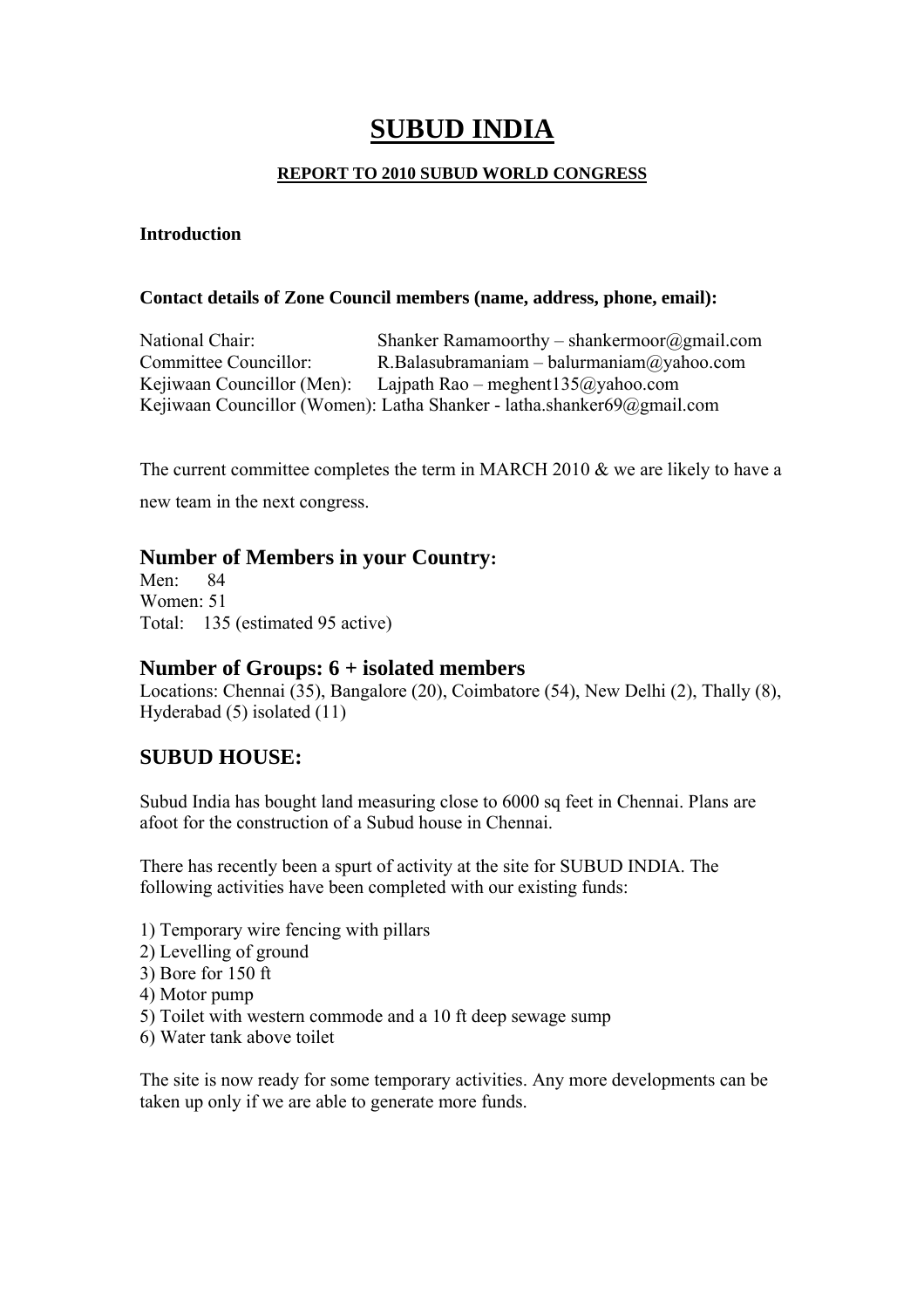# **Sushila Dharma Projects**

We have 4 active Sushila Dharma projects running in Subud India and they are:

### **1. Mithra Foundation Bangalore**

Mithra Foundation is a voluntary Mithra works among the migrants settled in the pavements and temporary housings (Slums) in the city of Bangalore, South India. Its' main aim is to empower women and children, the most vulnerable sections of any society.

It was started in 1992 by a group of social and educational professionals. Its programs are mostly educational in nature. Mithra covers around 60000 populations scattered in 12 locations of the city. Mithra also launched in 1997 Human Rights education for High school students in the whole State of Karnataka. 155 schools are participating in this. So far 65000 students have undergone this program and 1200 teachers have been given training on H.Rts. The impact of this program is reported to be effective.

The educational empowerment is placed as its priority. In the present socio-political context of the country, the need to promote peace, tolerance, secularism, respect for all, remains the major task and thrust of Mithra.

# **2. SRADHA, Bangalore**

SRADHA, a registered charity under Susila dharma India project, was founded in the year 1990 by bro N.V.Ramamoorthy. The objective is to develop and harness the innate human abilities and empower the people of rural India towards holistic rural development by addressing every section of the society.

This project is operating at Thally village in Tamil Nadu. The main objective is to encourage the savings habit & empower women through various projects.

# **3. ANISHA, Bangalore**

This project aims to improve the agricultural method and food security through the use of organic techniques and the creation of social and economic institutions that will help farmers to compete in the modern Indian economy. These will include:

Infrastructure for storing and enriching agricultural products,

The establishment of local seed banks,

 Creating a resource centre and purchasing land for trials and demonstration of new agricultural techniques,

 Better methods of marketing produce such as forming a Farmers Federation, and obtaining organic certification to bring higher prices in urban markets,

The creation of enterprises that produce cash